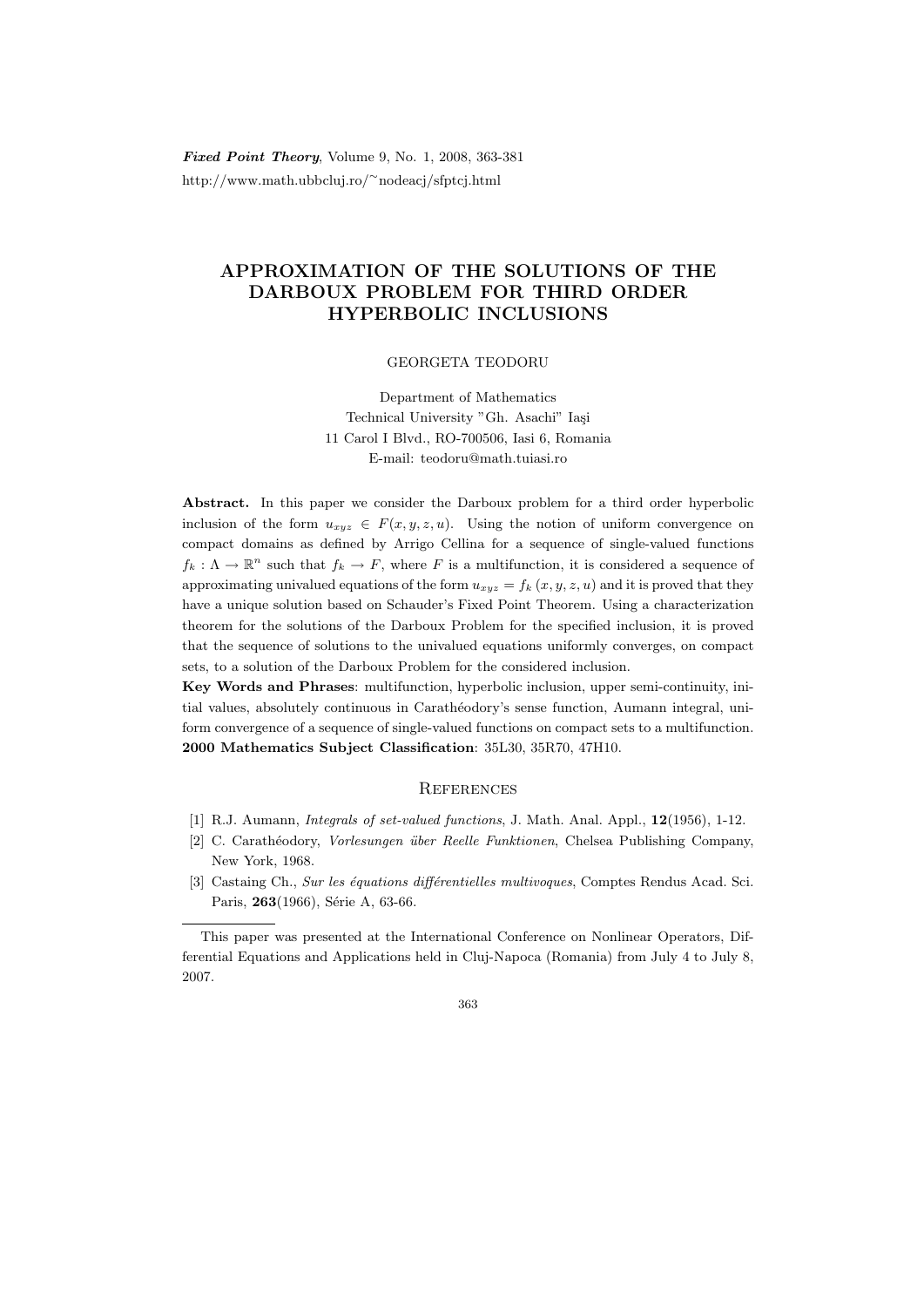## 364 GEORGETA TEODORU

- [4] Castaing Ch., Quelques problèmes de mésurabilité liés à la théorie de la commande, Comptes Rendus Acad. Sci. Paris, 262(1966), 409-411.
- [5] A. Cellina, Approximation of set-valued functions and fixed point theorems, Ann. Mat. Pura Appl., 82(1969), 17-24.
- [6] A. Cellina, Multivalued differential equations and ordinary differential equations, SIAM J. Appl. Math., 18(1970), 533-538.
- $[7]$  A. Cernea, *Incluziuni diferentiale hiperbolice și control optimal*, Editura Academiei Române, București, 2001.
- [8] A. Cernea, Aspecte calitative în teoria incluziunilor diferențiale, Cartea Universitară, Bucuresti, 2004.
- [9] A. Corduneanu, A Note on the Gronwall inequality in two independent variables, J. Integral Equations, 4(1982), 271-276.
- [10] K. Deimling, A Carathéodory theory for systems of integral equations, Ann. Mat. Pura Appl., 86(1970), 217-260.
- [11] K. Deimling, Das Picard-Problem für  $u_{xy} = f(x, y, u, u_x, u_y)$  unter Carathéodory-Voraussetzungen, Math. Z., 114(1970), 303-312.
- [12] K. Deimling, Das charakteristiche Anfangswertproblem für  $u_{x_1x_2x_3} = f$  unter Carathéodory-Voraussetzungen, Arch. Math. (Basel), 22(1971), 514-522.
- [13] S. Marano, Generalized solutions of partial differential inclusions depending on a parameter, Rend. Accad. Naz. Sc. XL, Mem. Mat., 13(1989), 281-295.
- [14] S. Marano, Classical solutions of partial differential inclusions in Banach spaces, Appl. Anal., 42(1991), 127-143.
- [15] S. Marano, Controllability of partial differential inclusions depending on a parameter and distributed parameter control process, Le Matematiche, XLV(1990), 283-300.
- [16] M. Mureşan, An Introduction to the Set-Valued Analysis, Cluj University Press, Cluj-Napoca, 1999.
- [17] M. Mureşan, Analiză netedă și aplicații, Editura Risoprint, Cluj-Napoca, 2001.
- [18] A. Petrușel, *Multifuncții și aplicații*, Presa Universitară Clujeană, Cluj-Napoca, 2002.
- [19] A. Petrușel, *Operatorial Inclusions*, House of the Book of Science, Cluj-Napoca, 2002.
- [20] A. Petrusel, G. Mot, *Multivalued Analysis and Mathematical Economics*, House of the Book of Science, Cluj-Napoca, 2004.
- [21] I. A. Rus, *Principii și aplicații ale teoriei punctului fix*, Editura Dacia, Cluj-Napoca, 1979.
- [22] I. A. Rus, Generalized Contractions and Applications, Cluj University Press, Cluj-Napoca, 2001.
- [23] I. A. Rus, Fixed Point Structure Theory, Cluj University Press, Cluj-Napoca, 2006.
- [24] W. Sosulski, On neutral partial functional-differential inclusions of hyperbolic type, Demonstratio Mathematica, 23(1990), 893-909.